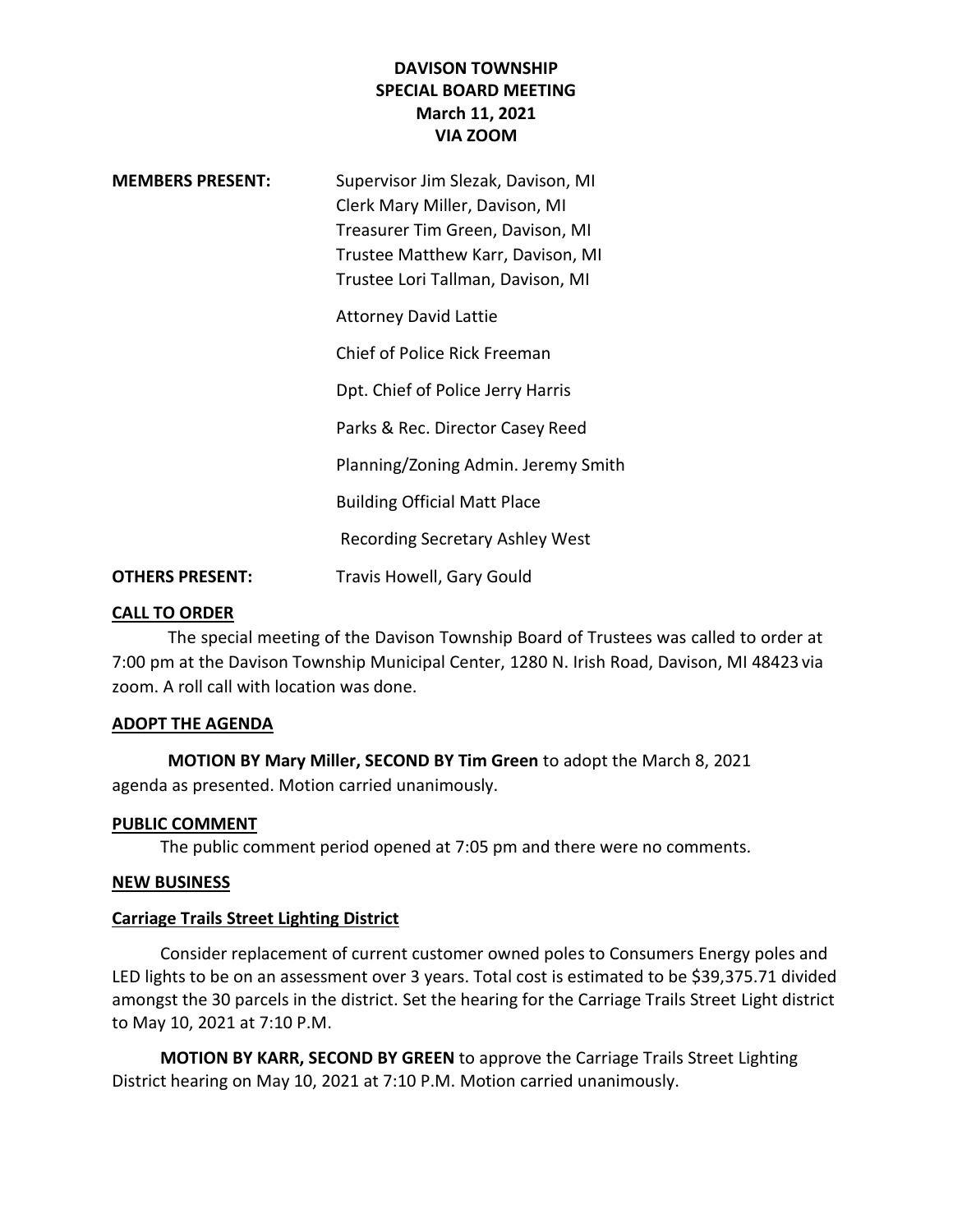# **DAVISON TOWNSHIP SPECIAL BOARD MEETING March 11, 2021 VIA ZOOM**

### **Rivershyre #4 Street Lighting District**

Consider replacement of current customer owned poles to Consumers Energy poles and LED lights to be on an assessment roll over 3 years. Total cost is estimated to be \$54,354.15 divided amongst the 43 parcels in the district. Set the hearing for the Rivershyre #4 Street Lighting District to May 10, 2021 at 7:20 P.M.

**MOTION BY GREEN, SECOND BY KARR** to approve the Rivershyre #4 Street Lighting District hearing on May 10, 2021 at 7:20 P.M. Motion carried unanimously.

## **FARMLAND APPLICATIONS**

To consider farmland application for The Farmland and Open Space Preservation Program designed to protect farmland and open space through agreements that restrict development and provide tax incentives for program participation. The Township received a letter from Genesee County stating they approved everything needed at their meeting earlier in the week. The Township needs to approve to let the applicant move forward.

**MOTION AMENDED BY MILLER, SECOND BY GREEN** to approve the applications for farmland for the Koesters. Motion carried unanimously.

## **LAKE CALLIS RECREATION IMPROVEMENT GRANT PROCESS**

After long discussion the board decided to withdrawal their motion and wait until 2022 to apply for the grants and add the \$7,500 Rowe fees into the 2021-2022 budget.

## **ADOPT LAWN MOWING PROCEDURE FOR VIOLATIONS NOTICE**

The Township developed their own procedures and policies to help mowing violations. Residents would get one violation notice and given 10 days to comply. If not in compliance the mowing company will be sent out and the owners will be notified and an invoice will be sent out. There will no longer be a  $2<sup>nd</sup>$  notice or multiple notices sent to repeat offenders. This process will start over every year.

**MOTION BY KARR, SECOND BY MILLER** to approve to adopt the lawn mowing procedures for violation notices. Motion carried unanimously.

## **NPDES PHASE II CONTRACT**

Consider a resolution to extend the NPDES Phase II contract with Genesee County Water and Waste.

**MOTION BY KARR, SECOND BY MILLER** to approve the Supervisor to sign the resolution to extend the NPDES Phase II contract. Roll Call: YES – Tallman, Karr, Green, Miller, Slezak; motion carried unanimously.

## **APPLICATION FOR SENIOR CENTER FUNDING**

Consider a resolution for Senior Center funding through Genesee County. Need to approve the Supervisor signing the application.

**MOTION BY TALLMAN, SECOND BY MILLER** to approve the Supervisor to sign the resolution for the Senior Center Funding. Motion carried unanimously.